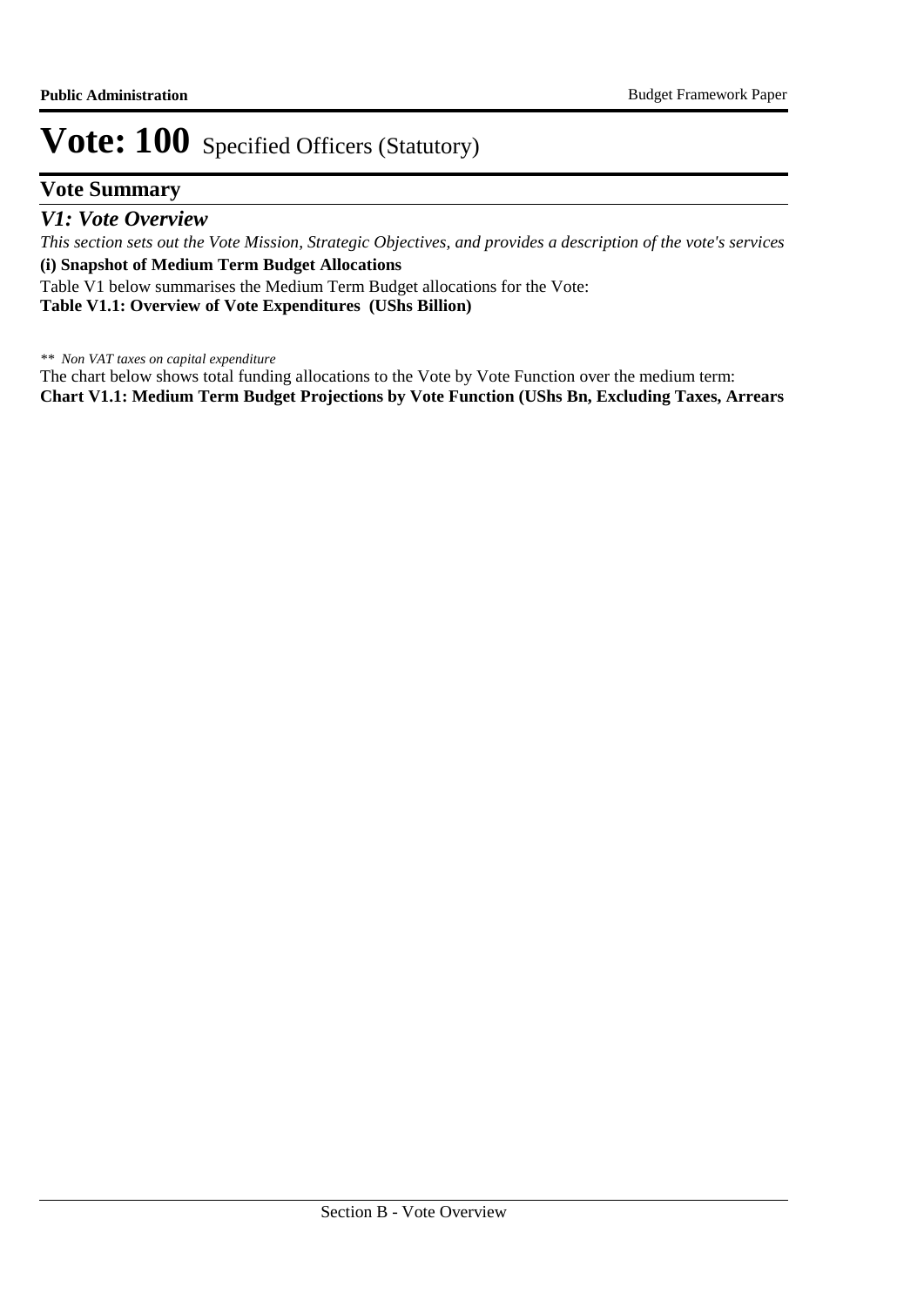# **Vote: 100** Specified Officers (Statutory)

## **Vote Summary**

**(ii) Vote Mission Statement** The Vote's Mission Statement is:

#### **(iii) Vote Outputs which Contribute to Priority Sector Outcomes**

The table below sets out the vote functions and outputs delivered by the vote which the sector considers as contributing most to priority sector outcomes.

#### **Table V1.2: Sector Outcomes, Vote Functions and Key Outputs**

## *V2: Past Vote Performance and Medium Term Plans*

*This section describes past and future vote performance, in terms of key vote outputs and plans to address sector policy implementation issues.* 

#### **(i) Past and Future Planned Vote Outputs**

Statutory salaries for H. E. the President and H. E. the Vice President were paid. *2012/13 Performance*

*Preliminary 2013/14 Performance*

Statutoty salaries for H.E. the President and H. E. the president paid.

#### **Table V2.1: Past and 2014/15 Key Vote Outputs\***

*\* Excluding Taxes and Arrears*

#### *2014/15 Planned Outputs*

The vote will ensure that statutory salaries for H. E. the President and H. E. the Vice President are paid promptly every month and in any case by 28th day of the month.

#### **Table V2.2: Past and Medium Term Key Vote Output Indicators\***

Increments will be effected in accordance with the law. *Medium Term Plans*

**(ii) Efficiency of Vote Budget Allocations Table V2.3: Allocations to Key Sector and Service Delivery Outputs over the Medium Term**

#### **Table V2.4: Key Unit Costs of Services Provided and Services Funded (Shs '000)**

### **(iii) Vote Investment Plans**

No allocation for capital purchases.

#### **Table V2.5: Allocations to Capital Investment over the Medium Term**

No capital purchases.

**Table V2.6: Major Capital Investments** 

#### **(iv) Vote Actions to improve Priority Sector Outomes**

#### **Table V2.7: Priority Vote Actions to Improve Sector Performance**

## *V3 Proposed Budget Allocations for 2014/15 and the Medium Term*

*This section sets out the proposed vote budget allocations for 2014/15 and the medium term, including major areas of expenditures and any notable changes in allocations.*